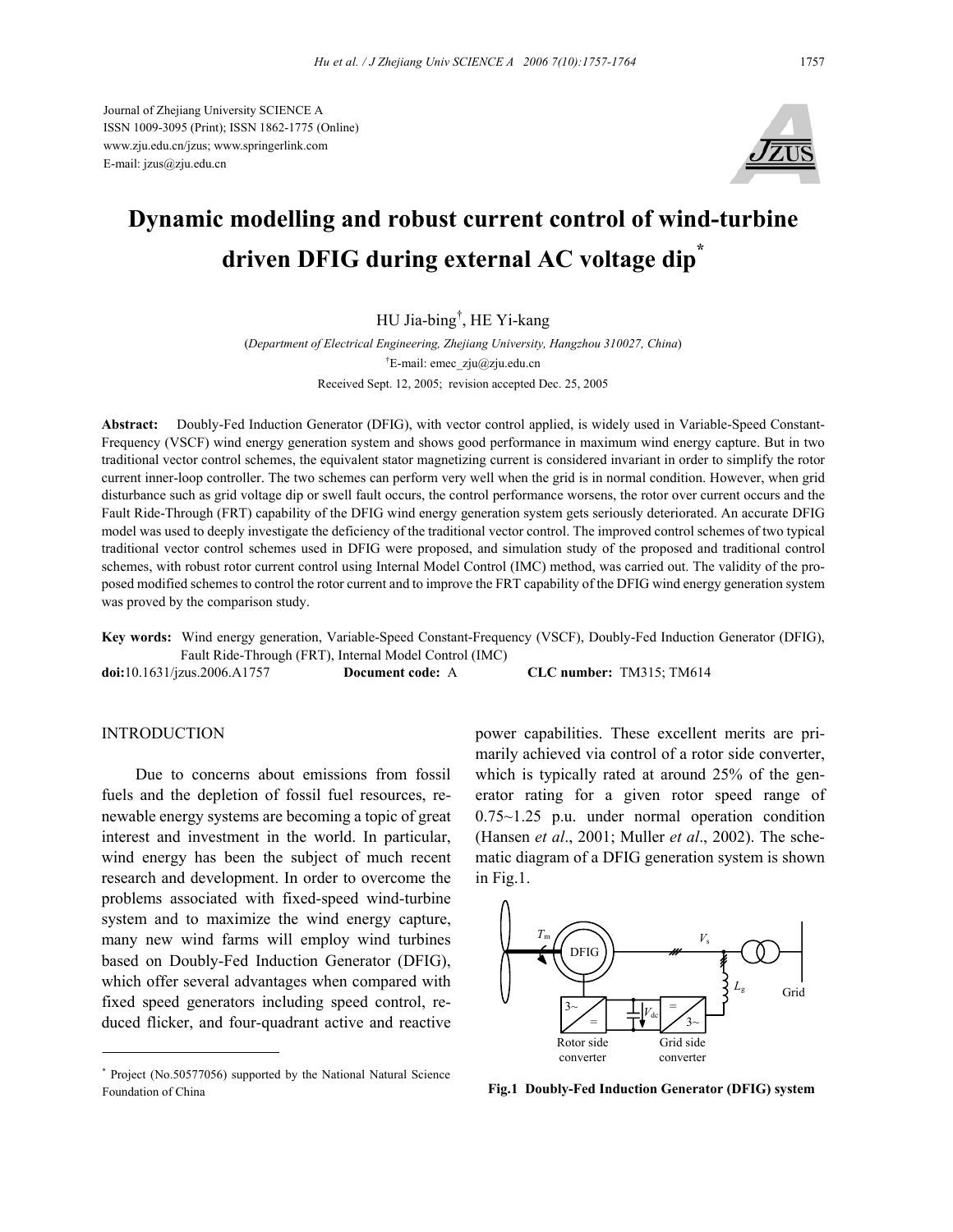The steady-state performance of DFIG wind turbine under normal grid condition is now well understood. However, the grid usually requires the wind generator to have Fault Ride-Through (FRT) capability during external AC fault. That means the generators are not allowed to disconnect from the network during disturbance such as voltage dip or swell. Because of the relatively small rating of the rotor side converter compared to the generator rating, it only provides partial control of the system. Therefore, the over current on the rotor side converter and subsequent over voltage on the converter DC link due to the excessive power coming from the rotor side during network disturbance easily occur and become two main concerns to system safety. Thus the main objectives of the control system during network fault are to limit the rotor over current and DC over voltage. Various types of control designs have been proposed for studying the behavior of DFIG based wind-turbine system during normal and fault AC grid conditions (HU *et al*., 2005; Morren and de Haan, 2005; Muller *et al*., 2002; Pena *et al*., 1996; Sun *et al*., 2004; 2005; Conraths, 2001). Most existing models widely use vector control based on Stator Flux Orientation (SFO). However, the existing control designs assume the stator voltage is ideal, i.e., the frequency and amplitude of the stator or grid voltage are constant and the dynamic characteristic of the stator magnetizing current is not considered (Pena *et al*., 1996; Sun *et al*., 2005; Conraths, 2001). Such a system can provide good dynamic response during normal operation condition but the performance may be degraded during AC voltage disturbance. System based on Stator Voltage Orientation (SVO) has also been used to control DFIG system (Muller *et al*., 2002; Anaya-Lara *et al*., 2004). In (Muller *et al*., 2002), SVO was proposed for controlling DFIG system under normal operation, but no detailed design of decoupling circuit was given and a constant stator voltage was assumed. In (Anaya-Lara *et al*., 2004), SVO control was used to investigate the fault current of DFIG. However, as no decoupling circuits were used, so that control response was inadequate during transient condition.

To reduce the over current and DC link over voltage to the rotor side converter, and to determine the DFIG stator voltage fault contribution and the power rating required for FRT capability and protection requirements, it is essential to propose a suitable control model and associated control strategies for DFIG system. This paper suggests two new-type SFO and SVO control models for DFIG system suitable for studying conditions with external network fault. Both model designs provide complete decoupling control, mainly introduced in the rotor voltage equations, and take the stator voltage variation transients into account. To verify the correctness and effectiveness of the new control designs in predicting dynamic behavior and in the evaluation of the impact of external network faults on DFIG and its rotor side converter, detailed simulation studies with robust current control using Internal Model Control (IMC) method, on a practical 2 MW DFIG wind-turbine system during normal and AC voltage dip conditions using two proposed control models and two conventional models, and assuming constant stator voltage, were carried out and compared. The effect of the control system on rotor fault current and converter DC link voltage was also illustrated by simulated results. The studies showed that the proposed models provide adequate control of the DFIG during AC voltage dips but that its capability was limited by the relatively small rating of the rotor side converter. The most critical situation was found under condition of high rotor speed and high stator output power, especially associated with the fault clearance effect. It was clearly shown that the two proposed control model designs are useful tools for DFIG fault studies and can be used to determine the required converter rating and protection device settings.

### MATHEMATICAL MODEL OF DFIG

The equivalent circuit of a DFIG in an arbitrary reference frame rotating at synchronous angular speed  $\omega_1$  is shown in Fig.2.



**Fig.2 T representation of the DFIG equivalent circuit** in the reference frame rotating at angular speed of  $\omega_1$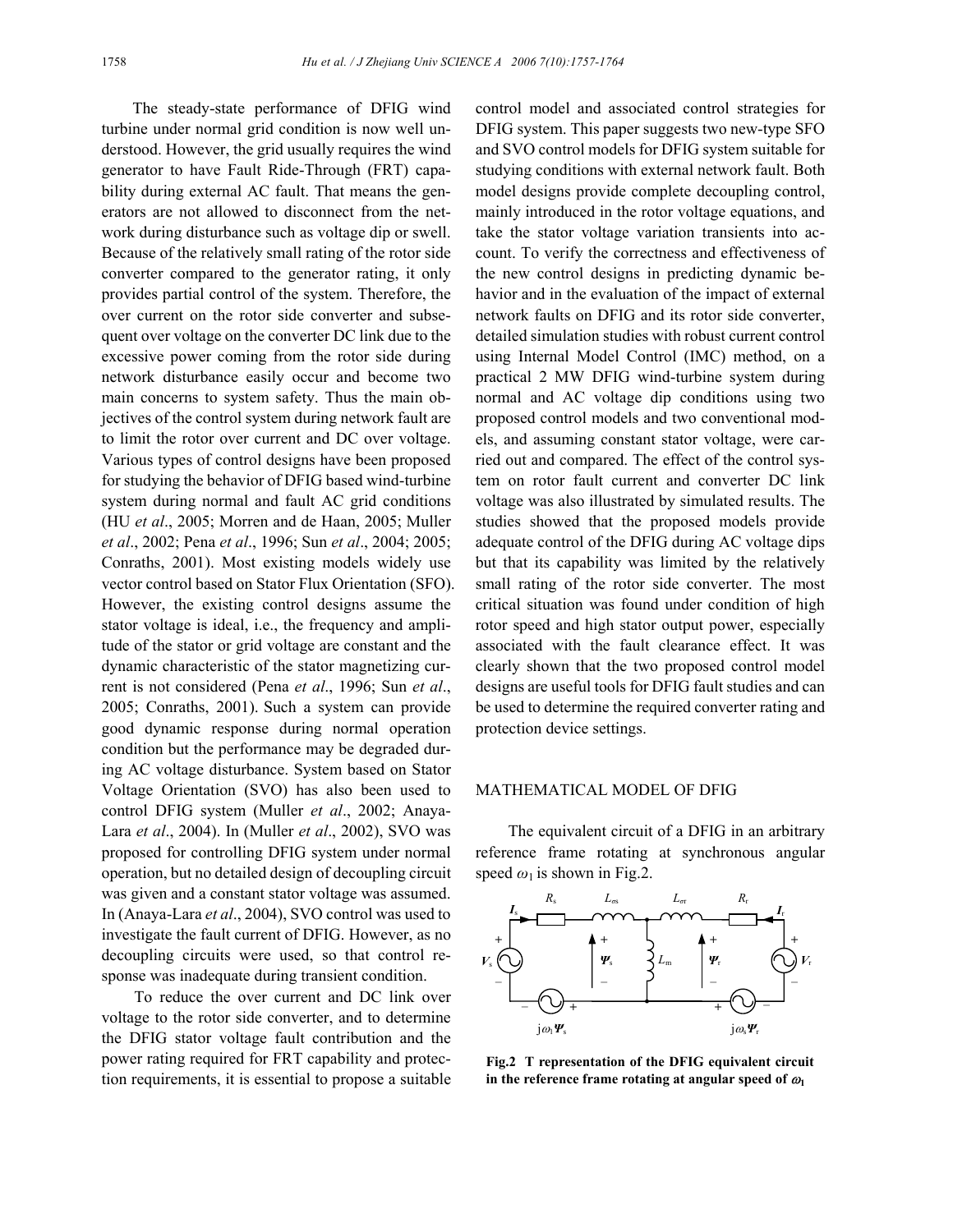Fig.2 gives the stator and rotor fluxes *Ψ*<sup>s</sup> and *Ψ*<sup>r</sup> as

$$
\begin{cases} \Psi_{\rm s} = L_{\rm s} I_{\rm s} + L_{\rm m} I_{\rm r}, \\ \Psi_{\rm r} = L_{\rm m} I_{\rm s} + L_{\rm r} I_{\rm r}, \end{cases} \tag{1}
$$

and the stator and rotor voltages  $V_s$  and  $V_r$  as

$$
\begin{cases} V_{\rm s} = R_{\rm s} I_{\rm s} + d\boldsymbol{\varPsi}_{\rm s}/dt + j\omega_{\rm l} \boldsymbol{\varPsi}_{\rm s}, \\ V_{\rm r} = R_{\rm r} I_{\rm r} + d\boldsymbol{\varPsi}_{\rm r}/dt + j(\omega_{\rm l} - \omega_{\rm r}) \boldsymbol{\varPsi}_{\rm r}, \end{cases} (2)
$$

where,  $R_s$  and  $R_r$  are stator and rotor resistance respectively,  $L_s = L_{\sigma s} + L_m$  and  $L_r = L_{\sigma r} + L_m$  are total self-inductance of stator and rotor winding respectively,  $L_{\sigma s}$ ,  $L_{\sigma r}$  and  $L_{\rm m}$  are stator and rotor leakage inductance and mutual inductance respectively,  $\omega_1$  is synchronous angular speed,  $\omega_{\rm r}$  is rotor angular speed,  $\omega_s = \omega_1 - \omega_r$  is slip angular speed.

The active and reactive output power from DFIG are represented respectively by

$$
\begin{cases}\nP = -3 \operatorname{Re}[V_s I_s^*]/2, \\
Q = -3 \operatorname{Im}[V_s I_s^*]/2.\n\end{cases}
$$
\n(3)

The equivalent stator magnetizing current  $I_{\text{mo}}$  is defined as

$$
\mathbf{\Psi}_{\rm s} = L_{\rm s} \mathbf{I}_{\rm s} + L_{\rm r} \mathbf{I}_{\rm r} = L_{\rm s} \mathbf{I}_{\rm mo}.
$$
 (4)

From Eq.(4),

$$
\boldsymbol{I}_{\text{mo}} = L_{\text{s}} \boldsymbol{I}_{\text{s}} / L_{\text{m}} + \boldsymbol{I}_{\text{r}},\tag{5}
$$

$$
\boldsymbol{I}_{\rm s} = L_{\rm m}(\boldsymbol{I}_{\rm mo} - \boldsymbol{I}_{\rm r})/L_{\rm s},\tag{6}
$$

$$
\boldsymbol{\varPsi}_{\rm r} = L_{\rm m}^2 \boldsymbol{I}_{\rm m0} / L_{\rm s} + \sigma L_{\rm r} \boldsymbol{I}_{\rm r}, \qquad (7)
$$

where  $\sigma = 1 - L_m^2 / (L_r L_s)$ .

Substituting  $\Psi_s$  in Eq.(4),  $I_s$  in Eq.(6) and  $\Psi_r$  in Eq.(7) into Eq.(2) yields the stator and rotor voltages in the synchronous *d-q* reference frame as

$$
\begin{cases}\nV_s = R_s I_s + L_m \cdot dI_{\text{mo}} / dt + j\omega_1 \Psi_s, \\
V_r = R_r I_r + \sigma L_r \cdot dI_r / dt + (L_m^2 / L_s) \cdot dI_{\text{mo}} / dt + j\omega_s \Psi_r.\n\end{cases}
$$
\n(8)

# TRADITIONAL VECTOR CONTROLS AND THEIR LIMITATIONS

If the stator voltage  $V_s$  and flux  $\Psi_s$  in Eq.(8) are assumed to be constant,  $dI_{\text{mo}}/dt=0$ , whereas the four-order voltage equation is degraded into a two-order one

$$
V_{\rm r} = R_{\rm r} I_{\rm r} + \sigma L_{\rm r} \cdot dI_{\rm r} / dt + j \omega_{\rm s} \Psi_{\rm r}.
$$
 (9)

Eq.(9) is the basis for designing the current inner loop controllers in the traditional vector control strategies, where  $R_rI_r+\sigma L_r dI_r/dt$  depends on PI parameter design, and  $j\omega_s \Psi_r$  is used to compensate for the elimination of the cross coupling.

In order to obtain robust current control, the IMC principle below can be applied for designing the PI parameters (Harnefors and Nee, 1998)

$$
k_{\rm p} = \alpha_{\rm c} \sigma L_{\rm r}, \, k_{\rm i} = \alpha_{\rm c} R_{\rm r}, \tag{10}
$$

where  $\alpha_c$  is the bandwidth of the current control loop,  $k_p$  is the proportional gain, and  $k_i$  is the integral gain.

Whether SFO or SVO is adopted, Eq.(9) should be separated into *d-q* components

$$
\begin{cases} V_{rd} = R_r I_{rd} + \sigma L_r \cdot dI_{rd} / dt - \omega_s \Psi_{rd}, \\ V_{rq} = R_r I_{rq} + \sigma L_r \cdot dI_{rq} / dt + \omega_s \Psi_{rq}. \end{cases} \tag{11}
$$

According to Eq.(11), the two control strategies have the same current control loop structure. However, their power control loops have some differences, which result from the fact that *d*-*q* axes in different vector orientations represent different power axes, respectively. For example, in SFO the stator output active and reactive power can be independently controlled by controlling the rotor *q-* and *d*-axis currents respectively, represented by Eq.(11); while in SVO the *d*- and *q*-axis currents refer to the stator output active and reactive power components respectively, represented by Eq.(12).

Neglecting the stator resistive voltage drop, the stator output active and reactive powers with SFO are expressed as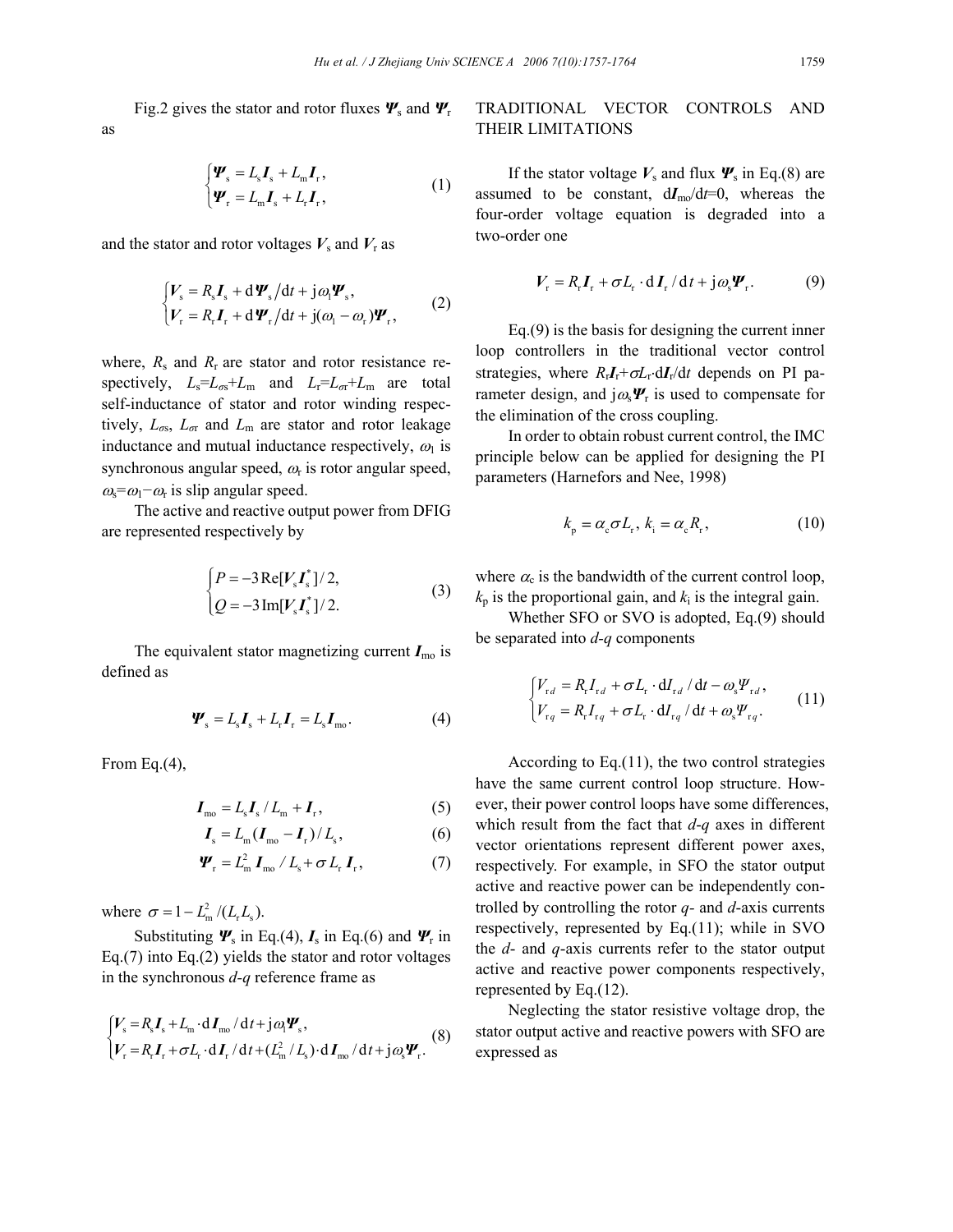$$
\begin{cases} P \approx 1.5 \omega_1 L_{\rm m} \Psi_s I_{\rm rq} / L_{\rm s}, \\ Q \approx 1.5 \omega_1 L_{\rm m}^2 \Psi_s (I_{\rm rd} - \Psi_s / L_{\rm m}) L_{\rm s}^{-1}. \end{cases} \tag{12}
$$

From Eq.(11) and Eq.(12), DFIG control based on traditional SFO can be designed as shown in Fig.3.

Similarly, neglecting the stator resistive voltage drop, with SVO the stator output active and reactive powers are represented by

$$
\begin{cases} P \approx 1.5 L_{\rm m} V_s I_{\rm rd} / L_s, \\ Q \approx -1.5 V_s (V_s / \omega_1 + L_{\rm m} I_{\rm rq}) L_s^{-1} . \end{cases} \tag{13}
$$

Based on Eq.(11) and Eq.(13), DFIG control with SVO can be designed as shown in Fig.4.

From the analysis above, the traditional control designs assume the stator voltage is ideal, such system can provide good dynamic response during



**Fig.3 Diagram of the traditional stator flux vector oriented control**



**Fig.4 Diagram of the traditional stator voltage vector oriented control**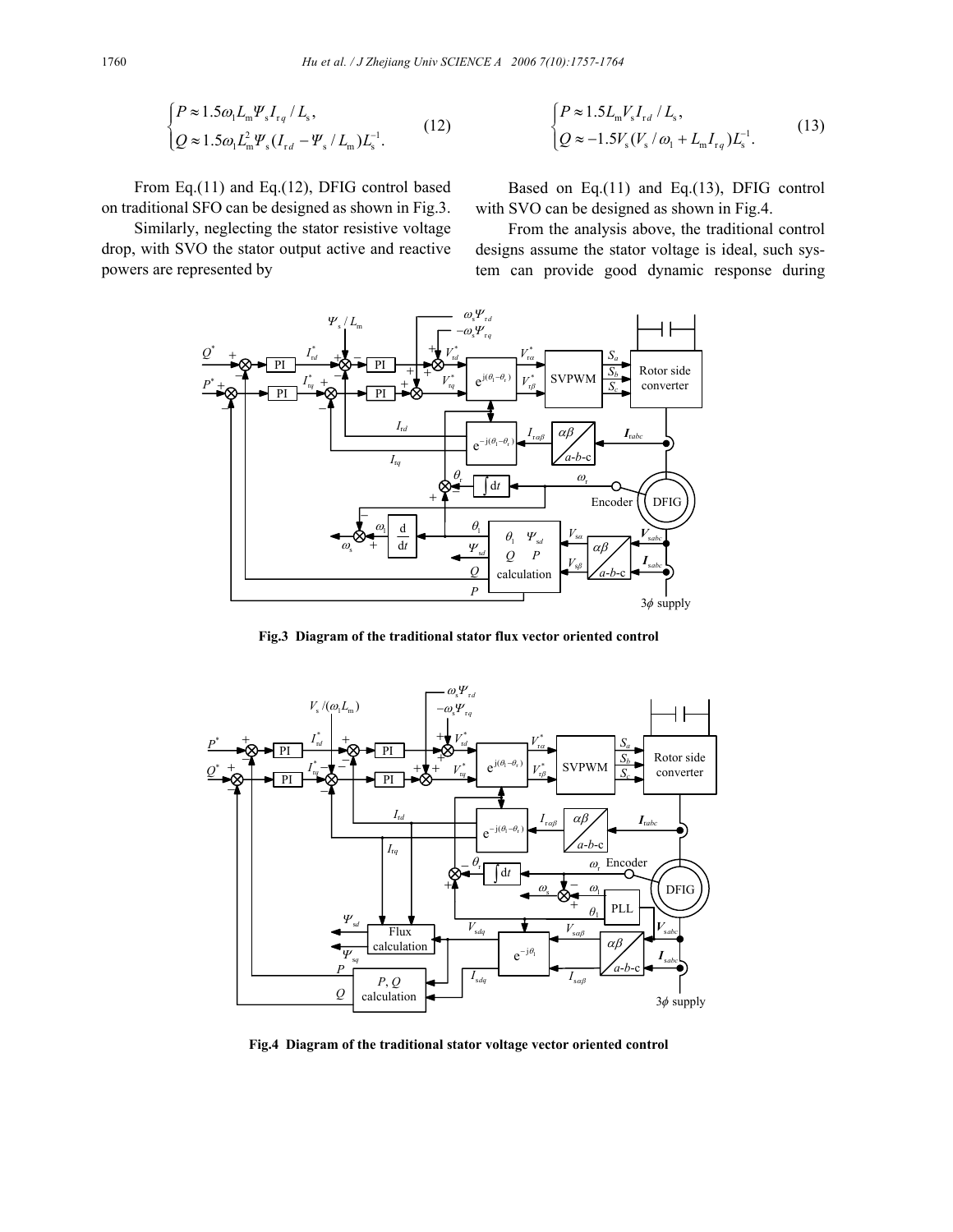normal operation conditions, although the performance may be degraded during AC voltage disturbance. Therefore, in order to improve the FRT capability of DFIG during external network fault, it is essential to use the proposed suitable control models and associated control strategies for DFIG system.

## NEW DFIG CONTROL MODELS WITH GRID VOLTAGE DYNAMICS CONSIDERED

To design a control system to provide full decoupling and good response under stator voltage variation, it is necessary to consider the stator magnetizing current dynamics *I*mo.

When stator voltage  $V_s$  and flux  $\mathbf{\Psi}_s$  are assumed to be variable, it can be obtained from Eq.(8) that

$$
\mathrm{d} \boldsymbol{I}_{\text{mo}} / \mathrm{d} t = (\boldsymbol{V}_{\text{s}} - \boldsymbol{R}_{\text{s}} \boldsymbol{I}_{\text{s}} - \mathrm{j} \omega_1 \boldsymbol{\varPsi}_{\text{s}}) / L_{\text{m}}. \tag{14}
$$

Substituting  $dI_{\text{mo}}/dt$  in Eq.(14) into Eq.(8) yields rotor voltage

$$
V_{\rm r} = R_{\rm r}I_{\rm r} + \sigma L_{\rm r} \cdot dI_{\rm r}/dt + j\omega_{\rm s}\Psi_{\rm r}
$$
  
+  $L_{\rm m}(V_{\rm s} - R_{\rm s}I_{\rm s} - j\omega_{\rm l}\Psi_{\rm s})/L_{\rm s}$  (15)

used as basis for improved controller designs. Comparison of Eq. $(15)$  with Eq. $(8)$  shows that the extra term on  $V_r$  presented in Eq.(15) considers the variation of stator magnetizing current and provides complete decoupling of the system so that Eq.(15) represents the DFIG system under both normal and AC fault conditions and can be used to design the required control system.

With SFO,  $\Psi_{sd} = |\Psi_s|$ ,  $\Psi_{sq} = 0$  and  $\Psi_s = \Psi_{sd} + j \cdot 0$ , so Eq.(15) can be represented as

$$
\begin{cases}\nV_{rd} = R_r I_{rd} + \sigma L_r \cdot d I_{rd} / d t - \omega_s \Psi_{rq} \\
+ L_m (V_{sd} - R_s I_{sd}) / L_s, \\
V_{rq} = R_r I_{rq} + \sigma L_r \cdot d I_{rq} / d t + \omega_s \Psi_{rd} \\
+ L_m (V_{sq} - R_s I_{sq} - \omega_l \Psi_{sd}) / L_s.\n\end{cases} (16)
$$

The improved control diagram is quite similar to that in Fig.3, except for that the items  $\omega_s V_{rd}$  and  $-\omega_s \Psi_{\text{r}q}$  are replaced by  $\omega_s \Psi_{\text{r}d} + L_m(V_{\text{sq}} - R_s I_{\text{sq}} - \omega_1 \Psi_{\text{sd}})$ /  $L_s$  and  $-\omega_s \Psi_{\text{rq}} + L_m(V_{\text{sd}} - R_s I_{\text{sd}})/L_s$ , respectively.

With SVO,  $V_{sd} = |V_s|$ ,  $V_{sq} = 0$  and  $V_s = V_{sd} + j \cdot 0$ , so Eq.(15) can be expressed as

$$
\begin{cases}\nV_{rd} = R_r I_{rd} + \sigma L_r \cdot d I_{rd} / d t - \omega_s \Psi_{rq} \\
+ L_m (V_{sd} - R_s I_{sd} + \omega_l \Psi_{sq}) / L_s, \\
V_{rq} = R_r I_{rq} + \sigma L_r \cdot d I_{rq} / d t + \omega_s \Psi_{rd} \\
+ L_m (-R_s I_{sq} - \omega_l \Psi_{sd}) / L_s.\n\end{cases} (17)
$$

The improved control diagram is quite similar to that in Fig.4, except for that the items  $\omega_s Y_{rd}$  and  $-\omega_s \Psi_{\text{r}q}$  are replaced by  $\omega_s \Psi_{\text{r}d} + L_m(-R_s I_{\text{sq}} - \omega_1 \Psi_{\text{sd}})/L_s$ and  $-\omega_s \Psi_{\text{rq}} + L_m(V_{sd} - R_s I_{sd} + \omega_1 \Psi_{\text{sq}}) / L_s$ , respectively.

### SIMULATION INVESTIGATION

In order to verify the FRT capability of the proposed modified DFIG models and associated control strategies, simulations for DFIG generation were carried out using Matlab/Simulink. DFIG is rated at 2 MW and its parameters are given in Table 1. Rotor and grid side converters were represented using the average VSC models (Thomas *et al*., 2001). The normal DC link voltage was set at 1200 V with the DC capacitance being 16 mF. The results shown here were for conditions where the dip in the stator voltage was about 67%, which is approximately a common value when voltage dip at the point of common coupling was around 85% (National Grid Transco, 2004).

**Table 1 Parameters of the simulated DFIG** 

| Parameter                | Value                                  |
|--------------------------|----------------------------------------|
| Rated power              | 2 MW                                   |
| Stator voltage           | 690 V                                  |
| Stator/rotor turns ratio | 0.38                                   |
| $R_{s}$                  | $0.0108$ p.u.                          |
| $R_r$                    | $0.0121$ p.u. (referred to the stator) |
| $L_{\rm m}$              | $3.362$ p.u.                           |
| $L_{\infty}$             | $0.102$ p.u.                           |
| $L_{\sigma}$             | $0.11$ p.u. (referred to the stator)   |
| Lumped inertia const.    | 3                                      |

First, simulations under normal conditions with various rotor active and reactive current steps are shown in Fig.5a and Fig.5b for SFO and SVO respectively. The same parameters for the current and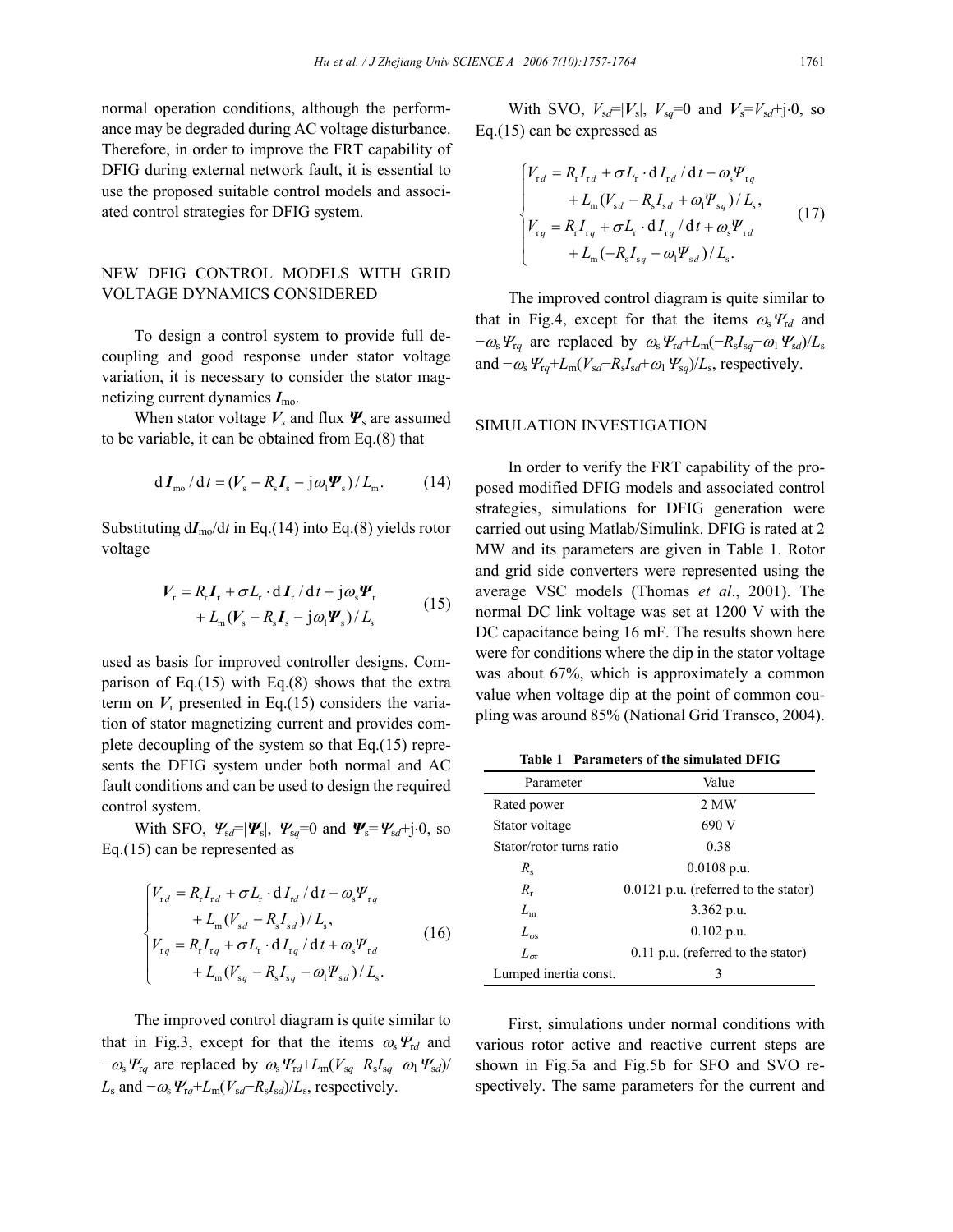DC voltage regulators were used for the two designs. During the simulation, the rotor speed was kept at 0.8 p.u. as rotor speed variation was slow due to the large inertia of the turbine/generator system. Besides the active and reactive powers, the voltage and current waveforms shown are also in per unit values. Fig.5a shows that the rotor *d*-axis current reference was step changed from 0.06 p.u. to 0.25 p.u. at 1.5 s while for the *q*-axis current reference, a step from 0.35 p.u. to 0.55 p.u. was applied at 1.7 s. This corresponds to the changes of reactive power from 0.3 p.u. to 0 p.u. at 1.5 s and active power from 0.35 p.u. to 0.55 p.u. at 1.7 s respectively. For the results shown in Fig.5b with SVO, similar rotor current steps were applied to get the same stator active and reactive power changes as shown in Fig.5a. Comparison of the system responses shown in Fig.5a and Fig.5b showed obviously that the two control designs have almost identical stator and



**Fig.5 Simulation results of the proposed control schemes under normal grid condition. (a) Stator Flux Orientation (SFO); (b) Stator Voltage Orientation (SVO)**

rotor current waveforms respectively. The responses during various rotor current steps are satisfactory for both control designs.

It was found that during AC voltage dip, the most critical situation when both rotor speed and stator active power output were at their maximum values before the AC fault, as higher rotor speed generates higher voltage on the rotor side. A higher voltage from the rotor side converter is required during AC voltage dip for adequate control. However the voltage that can be generated by the rotor side converter is limited which is one of the main causes of DFIG FRT problem. Higher stator active power output accompanies higher current and is more likely to induce over current during voltage dips. Therefore, in the following studies, the rotor speed and stator active power output was set at 1.2 p.u. and 1.0 p.u. (2 MW), respectively.

Besides, fault clearance time has great effect on the FRT capability of the DFIG system with stability considered during voltage dips, although grid fault occurrence time is meaningless to it. The simulation results with different fault clearance time and with SVO applied after grid voltage dips are demonstrated in Fig.6, the fault occurred at 1.5 s, which lowered the stator voltage to 0.5 of its nominal value, and cleared at different time. It is concluded that when the fault duration time is just even times the half grid period (0.01 s), the peak stator fluxes after fault clearance are distinctly smaller, including labels 2, 5, 8, compared with those when the fault duration time is just odd times the half grid period, including labels 1, 3, 4, 6, 7, 9. As a result, the latter need relatively larger rotor magnetizing control current. Hence, to determine the required converter rating and protection device



**Fig.6** *q***-axis stator flux with SVO at different fault clearance time of grid voltage** 

(1: 0.05 s; 2: 0.06 s; 3: 0.07 s; 4: 0.09 s; 5: 0.10 s; 6: 0.11 s; 7: 0.19 s; 8: 0.20 s; 9: 0.21 s)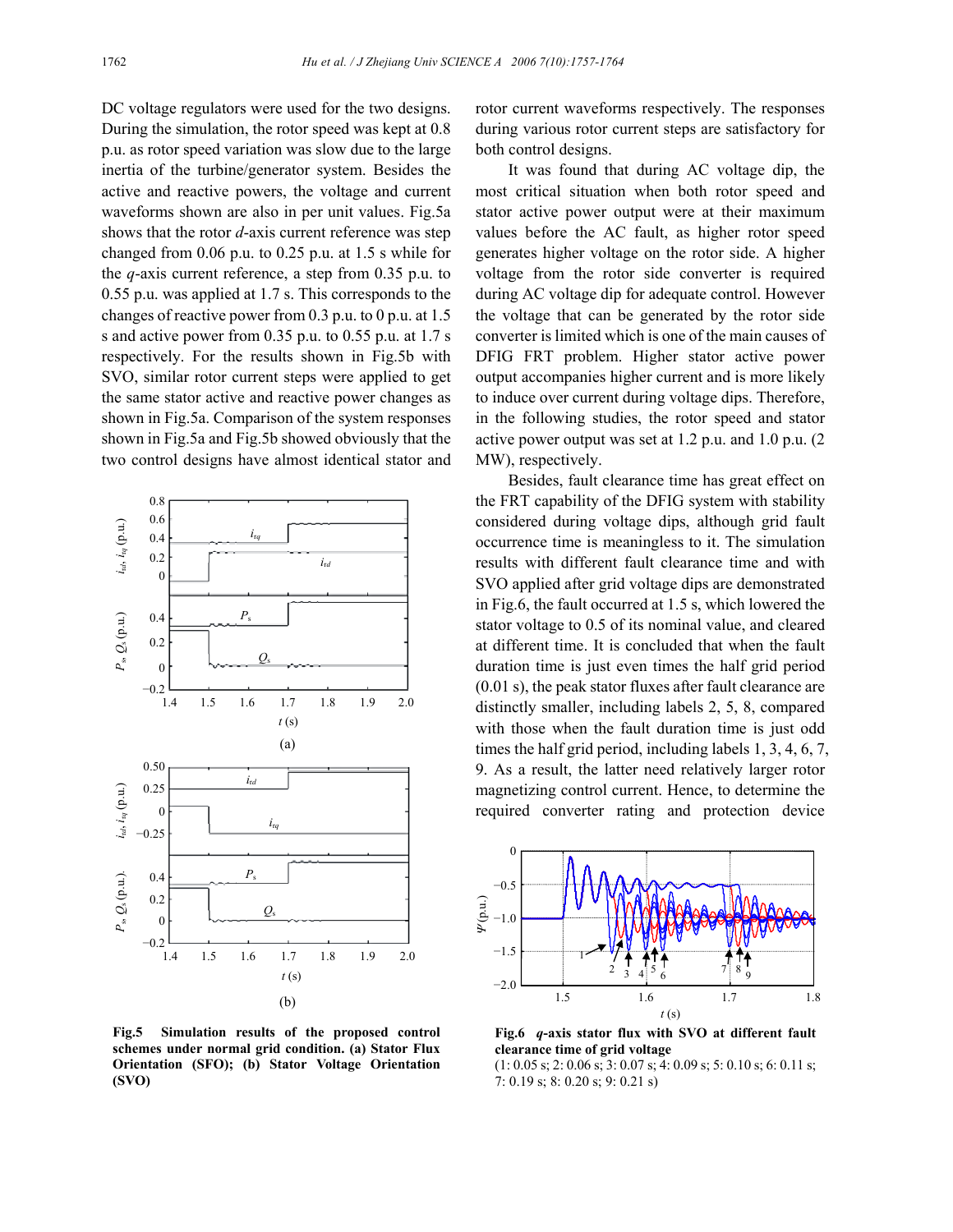settings during FRT operations, it is necessary to introduce the critical situations among different grid fault clearance time.

During the simulation, the fault occurred at 1.5 s, which lowered the stator voltage to 0.67 of its nominal value, and cleared at 1.7 s. For comparison, Fig.7 shows the simulated results with the conventional and the proposed SFO designs for the same operating conditions, and results for the conventional and the proposed SVO designs are shown in Fig.8.



**Fig.7 Comparison of the response between the traditional and the proposed stator flux vector oriented control under the grid voltage dip fault (----- the traditional control; —— the proposed control)** 



**Fig.8 Comparison of the response between the traditional and the proposed stator voltage vector oriented control under the grid voltage dip fault (----- the traditional control; —— the proposed control)**